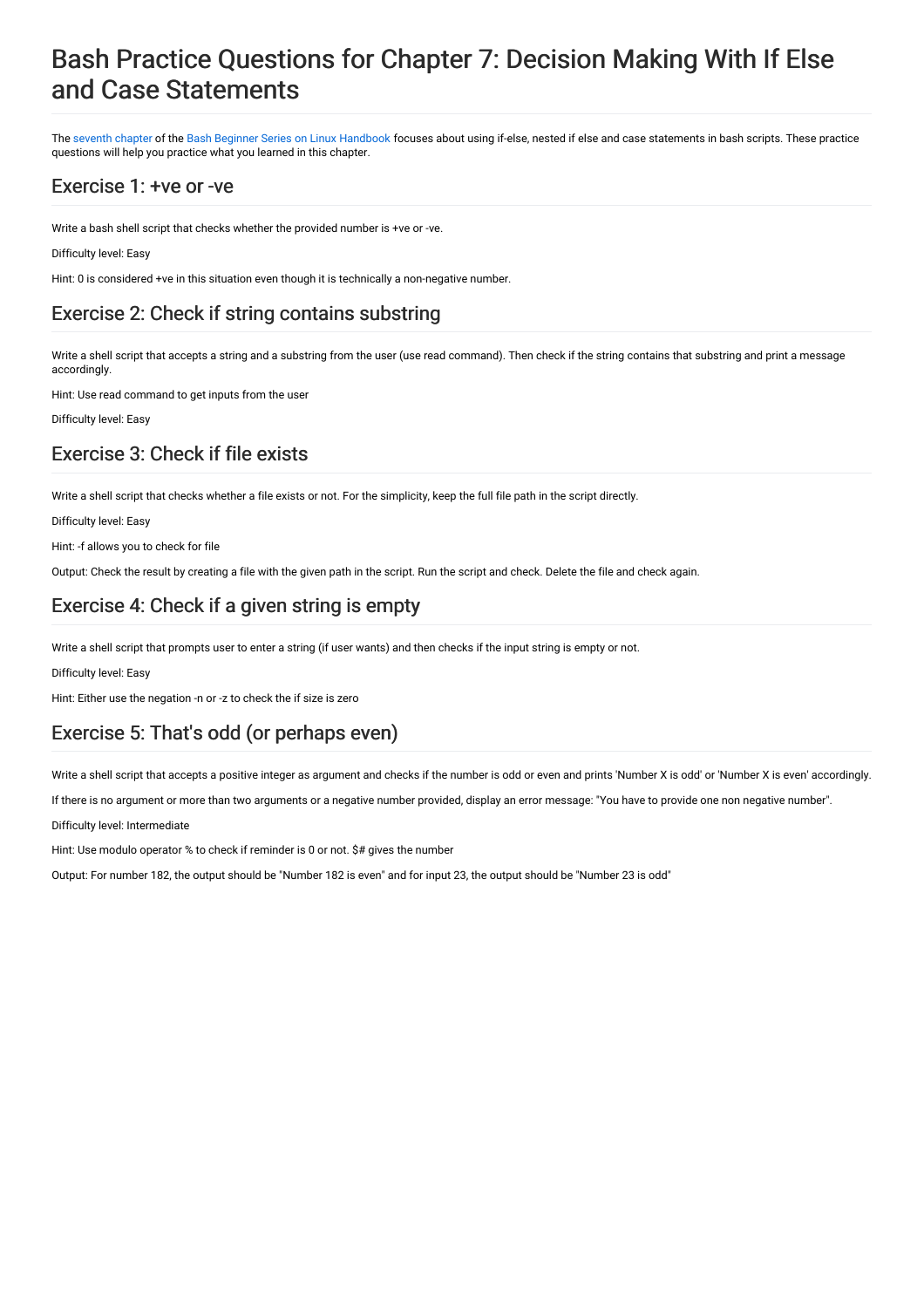# Solutions to the Exercises

#### Solution 1: +ve or -ve

```
ı
  Write a bash shell script that checks whether the provided number is +ve or -ve.
```

```
#!/bin/bash
read -p "Enter a number: " number
if [ "$number" -lt 0 ]; then
    echo "$number is negative"
else
    echo "$number is positive"
fi
```
### Solution 2: Check if string contains substring

Write a shell script that accepts a string and a substring from the user (use read command). Then check if the string contains that substring and print a message accordingly.

```
#!/bin/bash
read -p "Enter the full string: " str
read -p "Enter the substring: " substr
if \lceil \int $str == *"$substr"* \rceil]; then
        echo "Substring found!"
else
        echo "Substring not found!"
fi
```
## Solution 3: Check if file exists

Write a shell script that checks whether a file exists or not. For the simplicity, keep the full file path in the script directly. ٠ #!/bin/bash FILE=\$HOME/simple.txt if [ -f "\$FILE" ] then echo "\$FILE exists" else echo "\$FILE doesn't exist"  $f_i$ 

#### Solution 4: Check if a given string is empty

Write a shell script that prompts user to enter a string (if user wants) and then checks if the input string is empty or not.

```
#!/bin/bash
read -p "Enter a string (if you want): " str
if [ -z "$str" ]; then
    echo "Empty string"
else
    echo "String is not empty"
fi
```